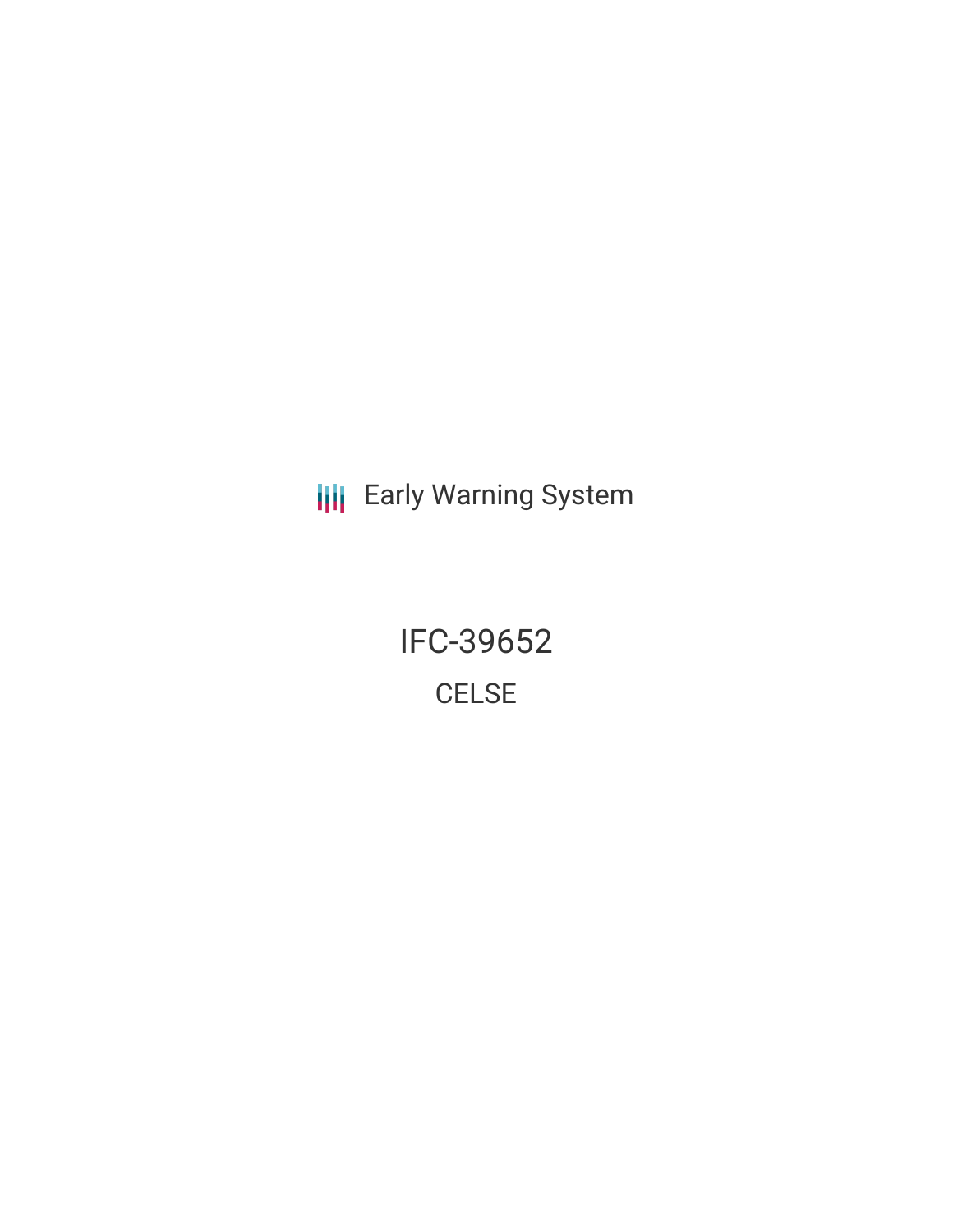

## **Quick Facts**

| <b>Countries</b>               | <b>Brazil</b>                              |
|--------------------------------|--------------------------------------------|
| <b>Financial Institutions</b>  | International Finance Corporation (IFC)    |
| <b>Status</b>                  | Proposed                                   |
| <b>Bank Risk Rating</b>        | A                                          |
| <b>Borrower</b>                | CELSE - CENTRAIS ELETRICAS DE SERGIPE S.A. |
| <b>Sectors</b>                 | Energy, Infrastructure                     |
| <b>Investment Type(s)</b>      | Loan                                       |
| <b>Investment Amount (USD)</b> | \$200.00 million                           |
| <b>Loan Amount (USD)</b>       | \$200.00 million                           |
| <b>Project Cost (USD)</b>      | \$1,800,00 million                         |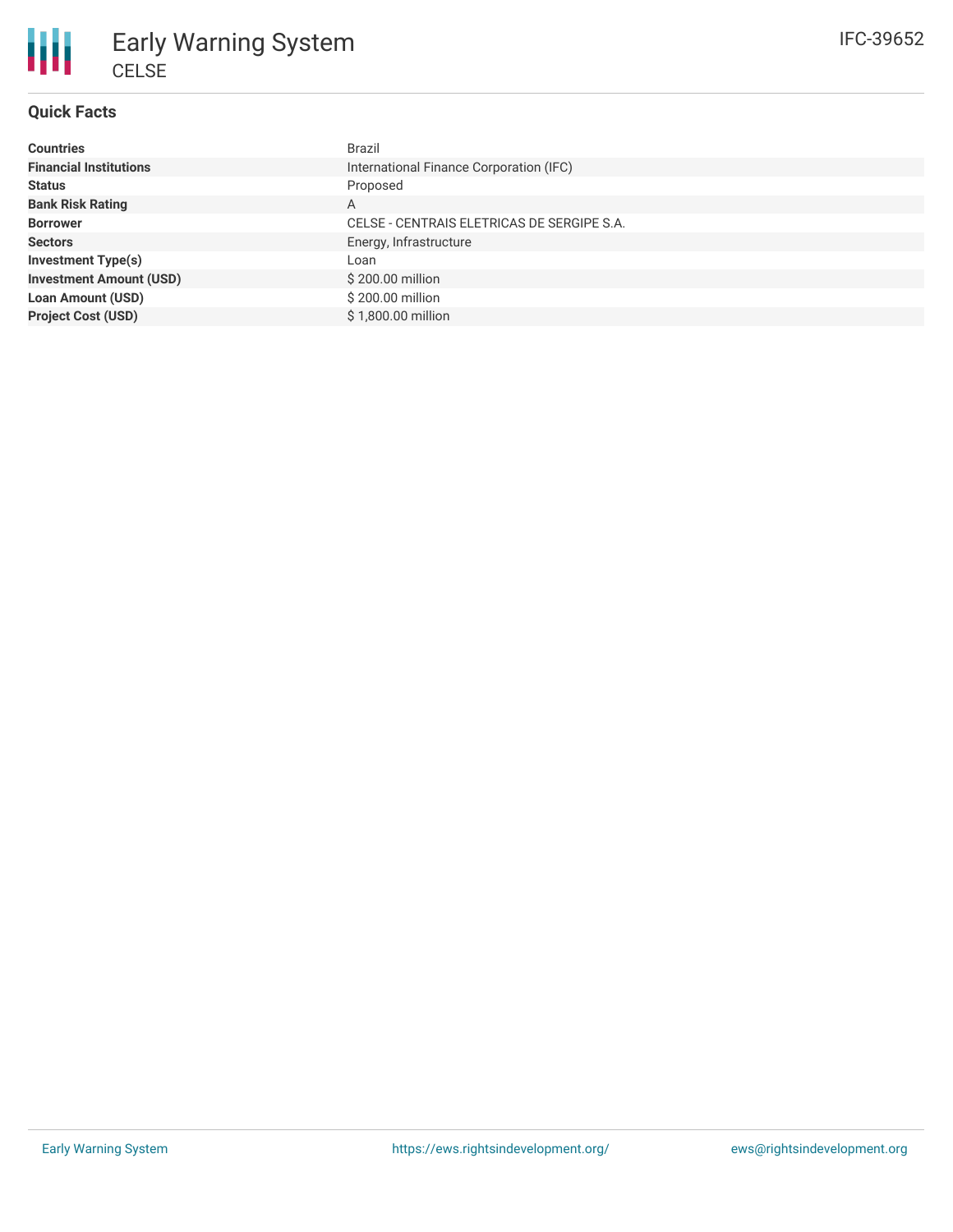

## **Project Description**

CELSE Centrais Elétricas de Sergipe S.A. ("CELSE" or the "Sponsor") is developing the Power Plant Port of Sergipe I ("Project"), a greenfield gas-fired combined cycle thermal power plant and associated infrastructure.

The project consists of a 1,500 MW combined-cycle power plant using three GE 7HA.02 gas turbines (GTs) with corresponding Heat Recovery Steam Generators (HRSG) and one steam turbine (ST). It will be connected to the grid via a 34.2 km double circuit 500-kV transmission line and air-insulated connection bay linking to an existing substation with potential to receive up to 3,000 MW. The project further includes a fully dedicated chartered floating storage and regasification unit (FSRU) with a storage capacity of 170,000 m3 and a liquefied natural gas (LNG) regasification capacity of up to 14 million m3/day with a Submerged Soft Yoke (SSY) mooring structure. The FRSU will be located 6.5 km offshore and will connect to the power plant via an 18-inch diameter offshore and onshore gas pipeline to transfer the regasified LNG (RLNG) from the FSRU to the combined-cycle power plant. Seawater cooling towers will be used for the condenser cooling. The water intake and cooling water discharge are located offshore, and are connected to the power plant with pipelines that follow routing along to the RLNG pipeline with a seawater pumping station located on-shore.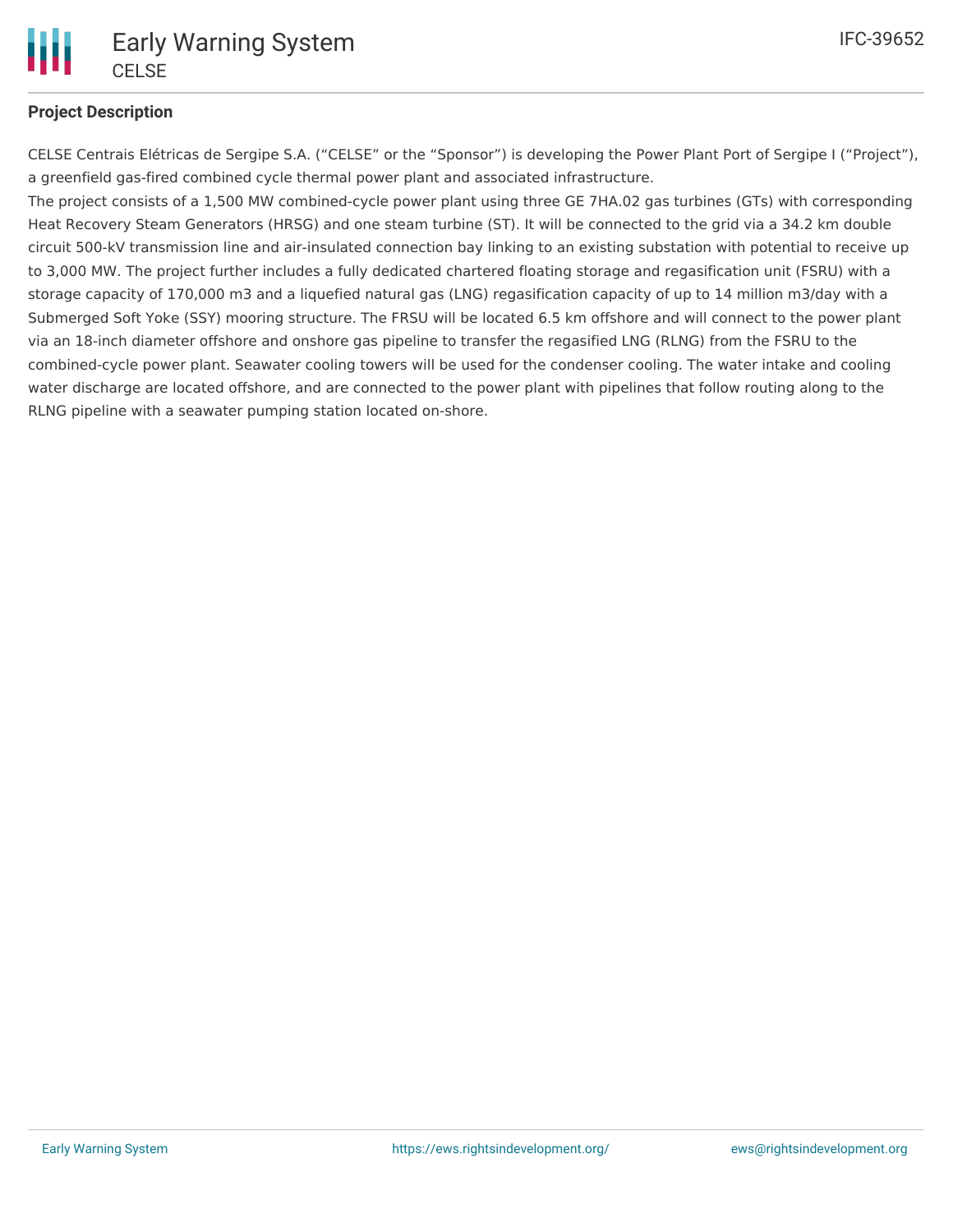

#### **Investment Description**

• International Finance Corporation (IFC)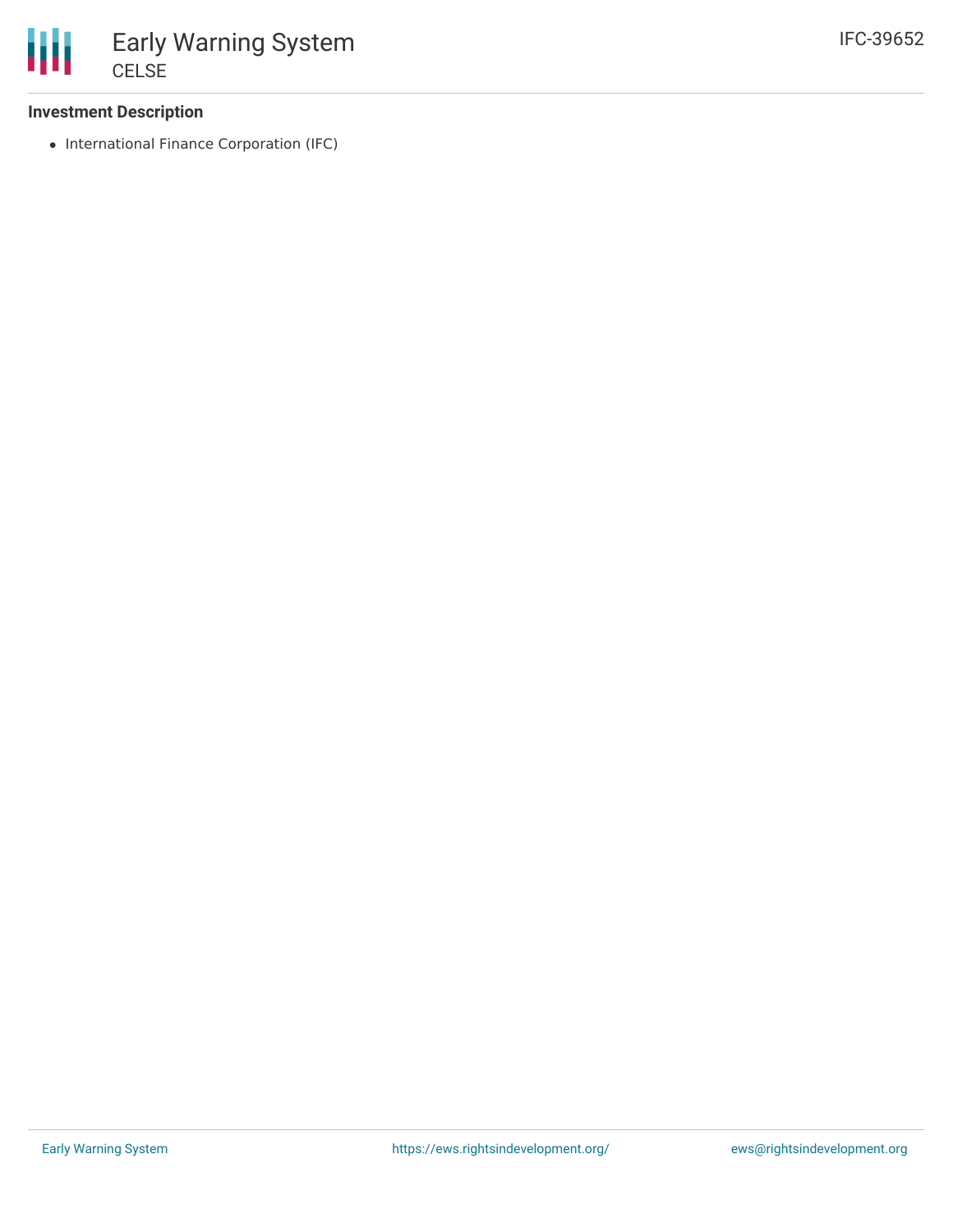

### **Private Actors Description**

CELSE was created in 2015 by EBRASIL- Eletricidade do Brasil and Golar Power (a joint-venture between Golar LNG and Stonepeak Infrastructure Partners).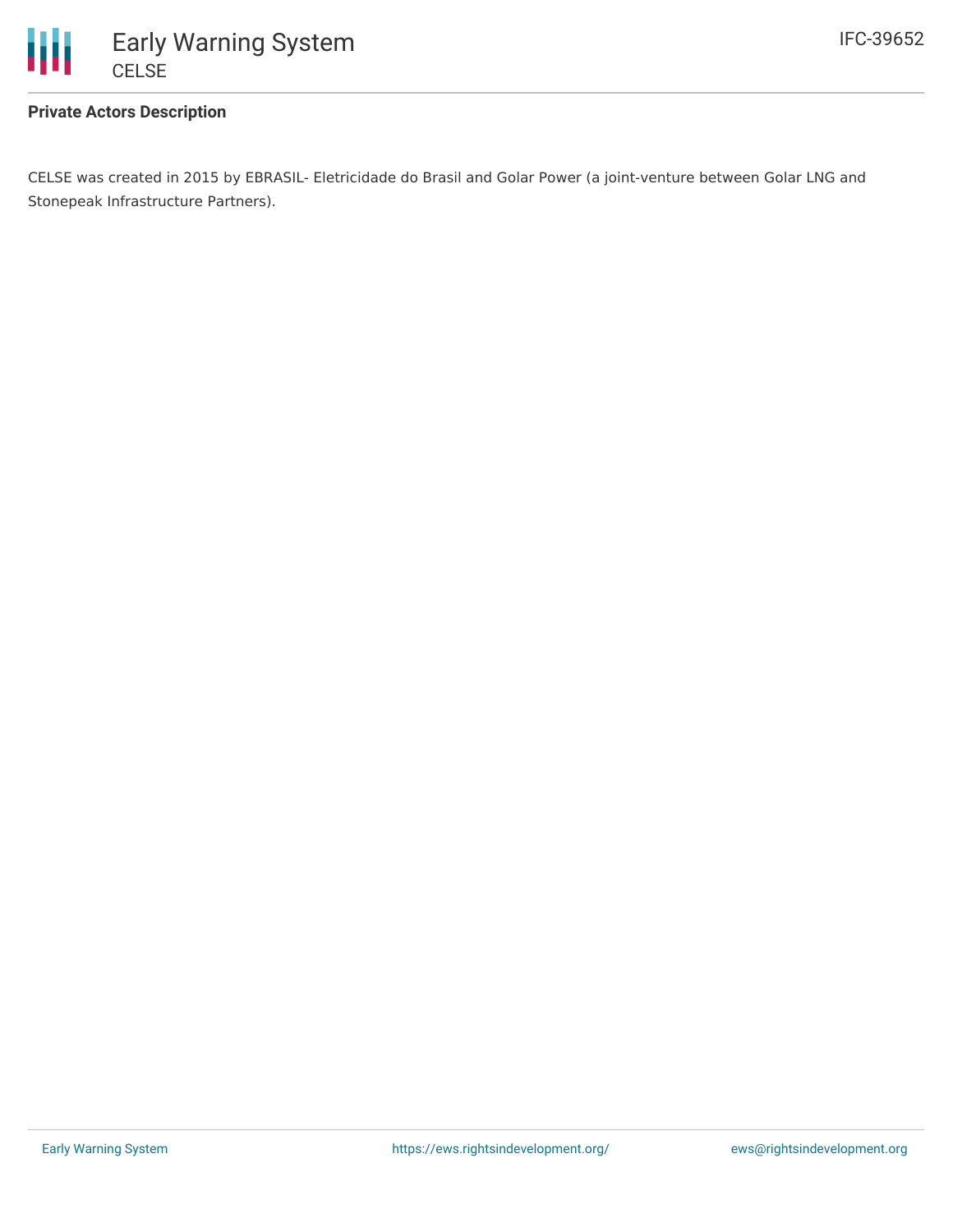

# **Contact Information**

ACCOUNTABILITY MECHANISM OF IFC

The Compliance Advisor Ombudsman (CAO) is the independent complaint mechanism and fact-finding body for people who believe they are likely to be, or have been, adversely affected by an IFC or MIGA- financed project. If you submit a complaint to the CAO, they may assist you in resolving a dispute with the company and/or investigate to assess whether the IFC is following its own policies and procedures for preventing harm to people or the environment. If you want to submit a complaint electronically, you can email the CAO at CAO@worldbankgroup.org. You can learn more about the CAO and how to file a complaint at http://www.cao-ombudsman.org/